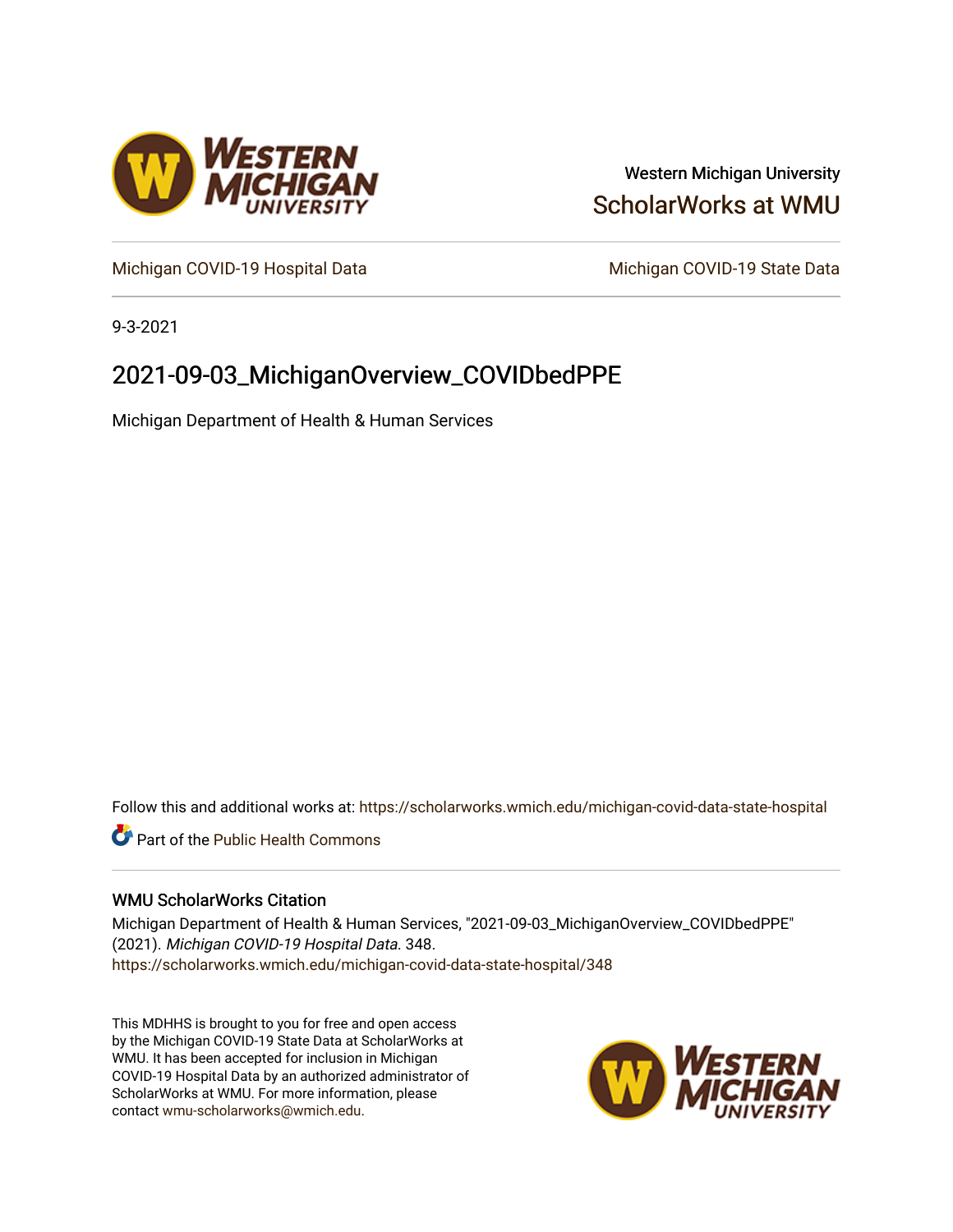# **Statewide Available PPE and Bed Tracking**

**Note:** Data on this page is updated Monday, Wednesday & Friday.

| Statewide Hospital Capacity Report for COVID-19 09/03/2021** |                                    |                                                    |                                                 |                                                          |                                                             |                                                               |                 |                                    |                                 |                                                     |
|--------------------------------------------------------------|------------------------------------|----------------------------------------------------|-------------------------------------------------|----------------------------------------------------------|-------------------------------------------------------------|---------------------------------------------------------------|-----------------|------------------------------------|---------------------------------|-----------------------------------------------------|
| <b>Region</b>                                                | <b>All Hospital</b><br><b>Beds</b> | <b>All Adult</b><br><b>Hospital</b><br><b>Beds</b> | <b>All Hospital</b><br>Inpatient<br><b>Beds</b> | All Hospital<br>Inpatient<br><b>Bed</b><br>$ $ Occupancy | <b>Adult</b><br><b>Hospital</b><br>Inpatient<br><b>Beds</b> | <b>Adult Hosp</b><br>Inpatient<br><b>Bed</b><br>$ $ Occupancy | <b>ICU Beds</b> | <b>ICU Bed</b><br><b>Occupancy</b> | <b>Adult ICU</b><br><b>Beds</b> | <b>Adult ICU</b><br><b>Bed</b><br>$ $ Occupancy $ $ |
| Region 1                                                     | 1853                               | 1688                                               | 1483                                            | 1244                                                     | 1359                                                        | 1162                                                          | 190             | 162                                | 178                             | 162                                                 |
| <b>Region 2N</b>                                             | 6538                               | 6178                                               | 5837                                            | 4555                                                     | 5477                                                        | 4285                                                          | 594             | 437                                | 578                             | 423                                                 |
| Region 2S                                                    | 8085                               | 7215                                               | 7062                                            | 5784                                                     | 6216                                                        | 4998                                                          | 993             | 809                                | 702                             | 575                                                 |
| Region 3                                                     | 3119                               | 2963                                               | 2774                                            | 2192                                                     | 2611                                                        | 2069                                                          | 419             | 359                                | 338                             | 298                                                 |
| Region 5                                                     | 1684                               | 1667                                               | 1430                                            | 1075                                                     | 1390                                                        | 1057                                                          | 221             | 139                                | 188                             | 133                                                 |
| Region 6                                                     | 3238                               | 2832                                               | 2935                                            | 2440                                                     | 2560                                                        | 2121                                                          | 399             | 335                                | 246                             | 196                                                 |
| Region 7                                                     | 1044                               | 993                                                | 987                                             | 648                                                      | 936                                                         | 622                                                           | 174             | 136                                | 152                             | 122                                                 |
| Region 8                                                     | 754                                | 736                                                | 542                                             | 323                                                      | 520                                                         | 311                                                           | 81              | 50                                 | 62                              | 41                                                  |
| <b>Totals</b>                                                | 26315                              | 24272                                              | 23050                                           | 18261                                                    | 21069                                                       | 16625                                                         | 3071            | 2427                               | 2444                            | 1950                                                |

\*\*Data is preliminary and subject to change.

## **COVID-19 Metrics 09/03/2021**

| <b>HCC Region</b>                                             | <b>Region 1</b> | <b>Region 2</b><br><b>North</b> | <b>Region 2</b><br><b>South</b> | <b>Region 3</b> | Region $5 \mid$ | Region 6 $ $ |                | Region $7 \mid$ Region 8 | <b>Total</b> |
|---------------------------------------------------------------|-----------------|---------------------------------|---------------------------------|-----------------|-----------------|--------------|----------------|--------------------------|--------------|
| <b>Total Hospitalized Adult</b><br><b>Suspected/Confirmed</b> | 141             | 273                             | 289                             | 153             | 111             | 190          | 55             | 20                       | 1232         |
| <b>Adult Confirmed-Positive</b><br><b>COVID</b>               | 128             | 247                             | 264                             | 149             | 107             | 187          | 55             | 20                       | 1157         |
| <b>Hospitalized Peds</b><br><b>Confirmed/Suspected</b>        | 1               | 3                               | 9                               | $\mathbf 0$     | $\overline{2}$  | 6            | $\overline{0}$ | 1                        | 22           |
| <b>Hospitalized Ped</b><br><b>Confirmed-Positive</b>          |                 |                                 | 8                               | $\overline{0}$  |                 | 6            | $\overline{0}$ | 1                        | 18           |
| <b>Hospitalized and Ventilated</b><br><b>COVID</b>            | 17              | 20                              | 51                              | 18              | 16              | 35           | $\overline{4}$ | 3                        | 164          |
| <b>Adult ICU Confirmed/Suspected</b><br><b>COVID</b>          | 40              | 55                              | 74                              | 45              | 31              | 52           | 24             | 8                        | 329          |
| <b>ICU Adult Confirmed-</b><br><b>Positive COVID</b>          | 39              | 54                              | 73                              | 43              | 30              | 51           | 24             | 8                        | 322          |
| <b>Prev Day COVID</b><br><b>Related ED Visits</b>             | 119             | 329                             | 380                             | 112             | 114             | 103          | 57             | 71                       | 1285         |

**Changes have recently been made to the clinical variables shared on the MDHHS website. These changes were made to align with the new reporting requirements from the federal government. To better accommodate all users of this data, MDHHS is expanding the data provided from the previous clinical variables section to the information described in the new clinical variables section. Data users should carefully consider which variables meet their current or ongoing needs for information.**

## **Previous Clinical Variables:**

**# of ED Discharges -** The number of patients discharged home (or equivalent) from ED with suspected or confirmed COVID-19 in past 24 hours. INCLUDE hospital urgent care and ED drive through.

**# in Critical Care -** The CURRENT number of patients in critical care units with suspected or confirmed COVID-19. INCLUDE non-critical care areas being used for surge critical care. DO NOT INCLUDE ED boarding/overflow (patients currently admitted and awaiting bed).

**# on Ventilators -** The CURRENT number of patients receiving mechanical ventilation with suspected or confirmed COVID-19. DO NOT INCLUDE ED boarding/overflow (patients currently admitted and awaiting bed) and surge critical care areas.

**# of Inpatients -** The total number of positive tests for COVID-19 among admitted patients.

**New Clinical Variables:**

**Previous Day's COVID-19-related ED Visits** ( Enter the total number of ED visits who were seen on the previous calendar day who had a visit related to COVID-19 (meets suspected or confirmed definition or presents for COVID diagnostic testing - do not count patients who present for pre-procedure screening).)

**Total ICU adult suspected or confirmed positive COVID patients** (Patients currently hospitalized in an adult ICU bed who have suspected or laboratory-confirmed COVID-19.)

**Hospitalized ICU adult confirmed-positive COVID patients** (same as above, laboratory confirmed only)

https://www.michigan.gov/coronavirus/0,9753,7-406-98159-523641--,00.html 1/6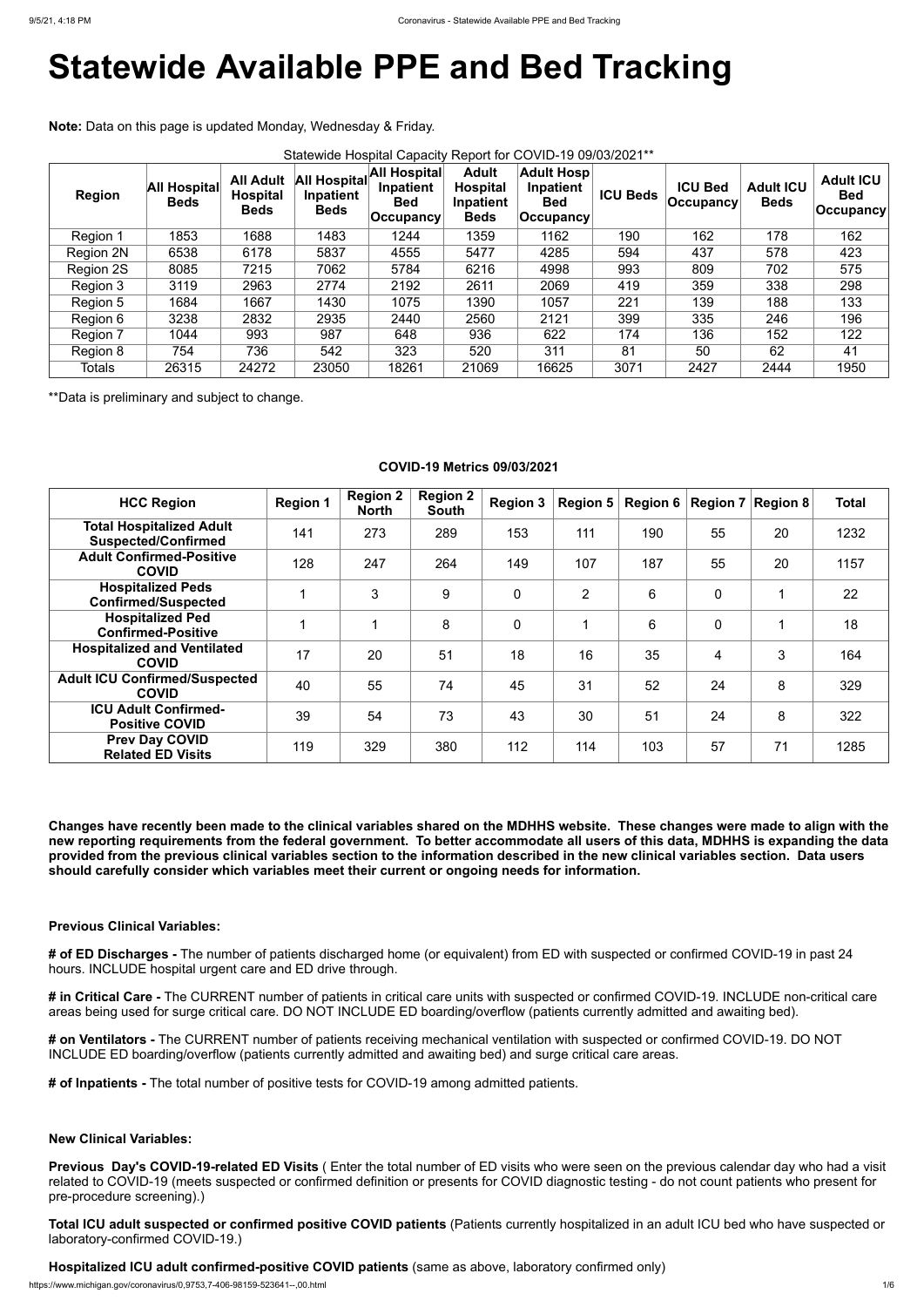**Hospitalized and ventilated COVID patients** (Patients currently hospitalized in an adult, pediatric or neonatal inpatient bed who have suspected or laboratory-confirmed COVID-19 and are on a mechanical ventilator (as defined in 7 above).)

**Total hospitalized adult suspected or confirmed positive COVID patients** (Patients currently hospitalized in an adult inpatient bed who have laboratory-confirmed or suspected COVID-19. Include those in observation beds.)

#### **Statewide Hospital Available PPE Tracking for COVID-19 09/01/2021\*\* Region N95 Masks On Hand PAPRs and Other Respirators On Hand Surgical Masks on Hand Eye Protection On Hand Gowns On Hand Launderable Gowns On Hand Exam Gloves (Single) On Hand** Region 1 | 598457 | 205 | 3784850 | 132785 | 479763 | 3900 | 21602403 Region 2N | 442651 | 607 | 1199255 | 72073 | 194367 | 4395 | 11419934 Region 2S | 967291 | 1393 | 2140892 | 418769 | 1249260 | 14500 | 58815166 Region 3 | 628298 | 692 | 2131585 | 99980 | 943927 | 4069 | 13088754 Region 5 | 653307 | 512 | 797240 | 32837 | 373375 | 958 | 3469064 Region 6 | 1539721 | 556 | 2833148 | 122504 | 353292 | 5414 | 16291999 Region 7 | 83647 | 573 | 940922 | 59575 | 57534 | 6090 | 8674946 Region 8 | 194013 | 420 | 535951 | 27083 | 95286 | 5691 | 3070006 Totals | 5107385 | 4958 | 14363843 | 965606 | 3746804 | 45017 | 136432272

**Hospitalized adult confirmed-positive COVID patients** (same as above, laboratory confirmed only)

**Total hospitalized pediatric suspected or confirmed positive COVID patients** (Patients currently hospitalized in a pediatric inpatient bed, including NICU, newborn, and nursery, who are suspected or laboratory-confirmed-positive for COVID-19. Include those in observation beds.)

**Hospitalized pediatric confirmed-positive COVID patients** (Patients currently hospitalized in a pediatric inpatient bed, including NICU, newborn, and nursery, who have laboratory-confirmed COVID-19. Include those in observation beds.)

\*\*Data is preliminary and subject to change.

- Data is self-reported by hospitals daily to the EM Resource System per **[MDHHS Director Robert Gordon's Emergency Order](https://www.michigan.gov/documents/coronavirus/MDHHS_epidemic_reporting_order_and_instructions_684709_7.pdf)**.
- Changes in inventory numbers have likely occurred since reporting was completed.
- This information will be updated daily by 7 p.m.
- Information about Healthcare Coalition Regions is available on the **[MDHHS website](https://www.michigan.gov/mdhhs/0,5885,7-339-71548_54783_54826_56171-237197--,00.html#hcc)**.

**Region1** - Clinton, Eaton, Gratiot, Hillsdale, Ingham, Jackson, Lenawee, Livingston and Shiawassee counties.

**Region 2S** - City of Detroit and Monroe, Washtenaw and Wayne counties.

**Region 2N** - Macomb, Oakland and St. Clair counties.

**Region 3** - Saginaw, Alcona, Iosco, Ogemaw, Arenac, Gladwin, Midland, Bay, Genesee, Tuscola, Lapeer, Sanilac and Huron counties.

**Region 5** - Allegan, Barry, Calhoun, Branch, St. Joseph, Cass, Berrien, Van Buren and Kalamazoo counties.

**Region 6** - Clare, Ionia, Isabella, Kent, Lake, Mason, Mecosta, Montcalm, Muskegon, Newaygo, Oceana, Osceola and Ottawa counties.

**Region 7** - Manistee, Wexford, Missaukee, Roscommon, Benzie, Leelanau, Grand Traverse, Kalkaska, Crawford, Oscoda, Antrim, Otsego, Montmorency, Alpena, Presque Ilse, Cheboygan, Emmet and Charlevoix counties.

**Region 8** - Chippewa, Mackinac, Luce, Schoolcraft, Delta, Alger, Marquette, Dickinson, Menominee, Baraga, Iron, Gogebic, Ontonagon, Houghton and Keweenaw counties.

## **PPE Days On Hand as of 8/30/2021**

| <b>PPE Days OII Hand as 01 0/30/2021</b>        |              |                                 |                       |                       |                                 |                      |  |
|-------------------------------------------------|--------------|---------------------------------|-----------------------|-----------------------|---------------------------------|----------------------|--|
| <b>Hospital</b>                                 | N95 Masks    | <b>Surgical</b><br><b>Masks</b> | <b>Gowns</b>          | Exam<br><b>Gloves</b> | <b>Eye</b><br><b>Protection</b> |                      |  |
| Allegan General Hospital                        | >30 days     | $\overline{>30}$ days           | $\overline{>30}$ days | $\overline{>30}$ days | $>30$ days                      | <b>Health System</b> |  |
| <b>Ascension Borgess Hospital</b>               | >30 days     | 15-30 days                      | >30 days              | 15-30 days            | >30 days                        | <b>Health System</b> |  |
| <b>Ascension Borgess-Pipp Hospital</b>          | >30 days     | $>30$ days                      | $\overline{>}30$ days | $\overline{>}30$ days | $>30$ days                      | <b>Health System</b> |  |
| Ascension Brighton Center for Recovery          | $15-30$ days | 15-30 days                      | $\overline{>}30$ days | $\overline{>30}$ days | $\overline{>30}$ days           | <b>Health System</b> |  |
| <b>Ascension Genesys Hospital</b>               | >30 days     | >30 days                        | >30 days              | 15-30 days            | >30 days                        | <b>Health System</b> |  |
| <b>Ascension Macomb Oakland Madison Heights</b> | >30 days     | $>30$ days                      | 15-30 days            | 15-30 days            | >30 days                        | <b>Health System</b> |  |
| <b>Ascension Macomb Oakland Warren</b>          | >30 days     | $>30$ days                      | $\overline{>30}$ days | $>30$ days            | $\overline{>30}$ days           | <b>Health System</b> |  |
| Ascension Providence Hospital Novi              | >30 days     | >30 days                        | $\overline{>30}$ days | 15-30 days            | $\overline{>30}$ days           | <b>Health System</b> |  |
| Ascension Providence Hospital Southfield        | >30 days     | >30 days                        | >30 days              | $7-14$ days           | >30 days                        | <b>Health System</b> |  |
| <b>Ascension Providence Rochester</b>           | >30 days     | >30 days                        | >30 days              | 15-30 days            | >30 days                        | <b>Health System</b> |  |
| <b>Ascension River District Hospital</b>        | >30 days     | >30 days                        | $\overline{>30}$ days | $\overline{>30}$ days | $\overline{>30}$ days           | <b>Health System</b> |  |
| Ascension St. John Hospital                     | >30 days     | >30 days                        | 15-30 days            | 15-30 days            | >30 days                        | <b>Health System</b> |  |
| Ascension St. Joseph Hospital                   | >30 days     | >30 days                        | >30 days              | >30 days              | >30 days                        | <b>Health System</b> |  |
| Ascension St. Mary's Hospital                   | >30 days     | >30 days                        | >30 days              | 15-30 days            | >30 days                        | <b>Health System</b> |  |
| <b>Ascension Standish Hospital</b>              | >30 days     | $7-14$ days                     | >30 days              | >30 days              | >30 days                        | <b>Health System</b> |  |
| <b>Aspirus Iron River Hospital</b>              | >30 days     | >30 days                        | >30 days              | 15-30 days            | 15-30 days                      | <b>Health System</b> |  |
| Aspirus Ironwood Hospital                       | >30 days     | >30 days                        | >30 days              | 15-30 days            | >30 days                        | <b>Health System</b> |  |
| Aspirus Keweenaw Hospital                       | $>30$ days   | >30 days                        | >30 days              | $>30$ days            | >30 days                        | <b>Health System</b> |  |
| Aspirus Ontonagon Hospital                      | >30 days     | >30 days                        | >30 days              | >30 days              | >30 days                        | <b>Health System</b> |  |
| <b>Baraga County Memorial Hospital</b>          | >30 days     | >30 days                        | >30 days              | >30 days              | >30 days                        | Independent          |  |
| <b>Beaumont Farmington Hills</b>                | >30 days     | >30 days                        | >30 days              | >30 days              | >30 days                        | <b>Health System</b> |  |
| <b>Beaumont Healthcare Center - Canton</b>      | >30 days     | >30 days                        | >30 days              | >30 days              | >30 days                        | <b>Health System</b> |  |
| Beaumont Hospital - Royal Oak                   | >30 days     | >30 days                        | >30 days              | >30 days              | >30 days                        | <b>Health System</b> |  |
| <b>Beaumont Hospital - Troy</b>                 | >30 days     | >30 days                        | $>30$ days            | >30 days              | $>30$ days                      | <b>Health System</b> |  |
| <b>Beaumont Hospital Dearborn</b>               | >30 days     | >30 days                        | >30 days              | >30 days              | >30 days                        | <b>Health System</b> |  |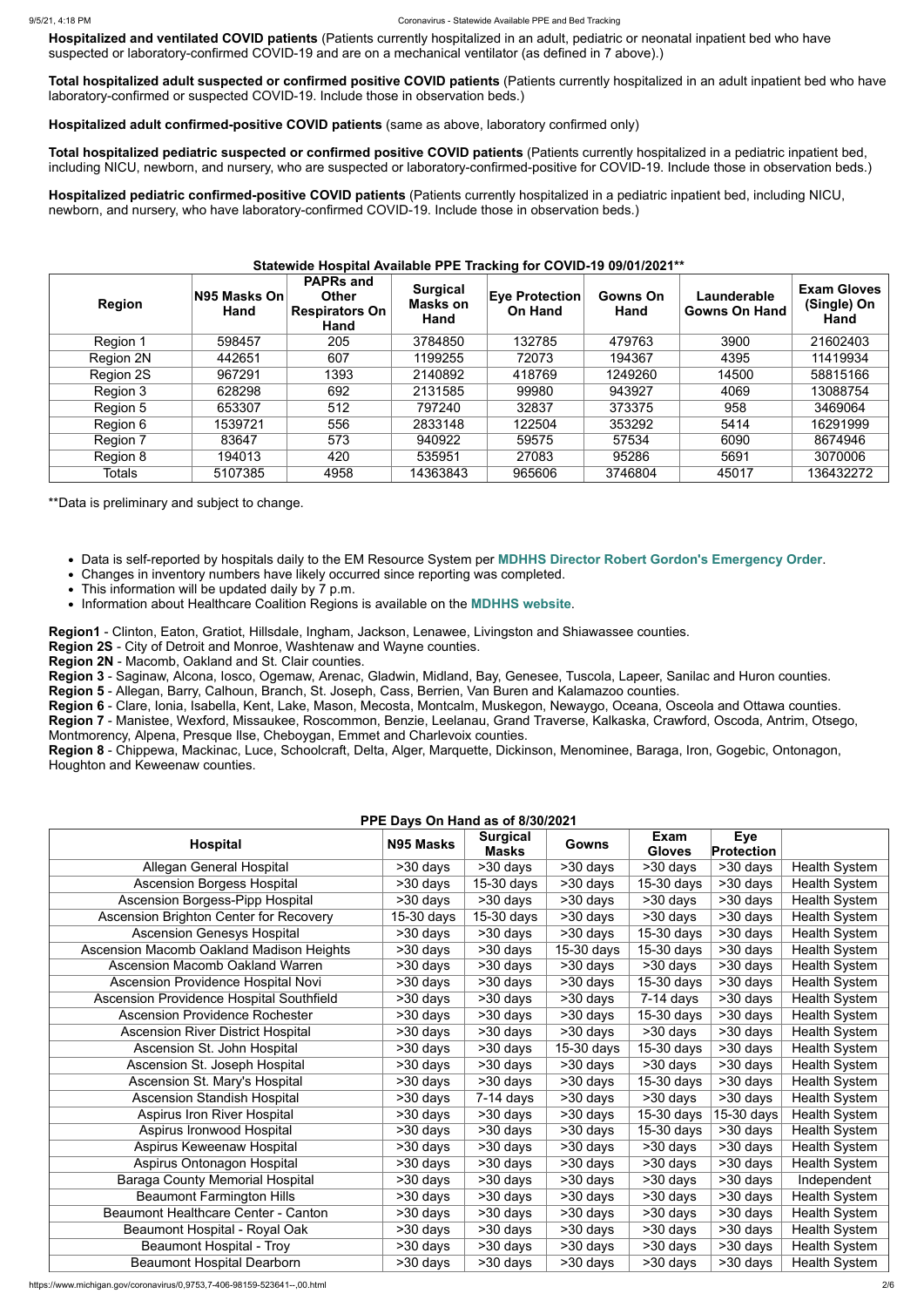### 9/5/21, 4:18 PM Coronavirus - Statewide Available PPE and Bed Tracking

| <b>Hospital</b>                           | N95 Masks                | <b>Surgical</b><br><b>Masks</b> | Gowns                    | <b>Exam</b><br><b>Gloves</b>       | <b>Eye</b><br><b>Protection</b> |                      |
|-------------------------------------------|--------------------------|---------------------------------|--------------------------|------------------------------------|---------------------------------|----------------------|
| <b>Beaumont Hospital Grosse Pointe</b>    | >30 days                 | >30 days                        | >30 days                 | >30 days                           | $\overline{>30}$ days           | <b>Health System</b> |
| <b>Beaumont Hospital Taylor</b>           | >30 days                 | >30 days                        | >30 days                 | >30 days                           | >30 days                        | <b>Health System</b> |
| <b>Beaumont Hospital Trenton</b>          | $>30$ days               | >30 days                        | $>30$ days               | >30 days                           | >30 days                        | <b>Health System</b> |
| <b>Beaumont Hospital Wayne</b>            | >30 days                 | $>30$ days                      | >30 days                 | >30 days                           | >30 days                        | <b>Health System</b> |
| <b>Borgess Lee Memorial Hospital</b>      | $>30$ days               | >30 days                        | >30 days                 | $7-14$ days                        | >30 days                        | <b>Health System</b> |
| <b>Bronson Battle Creek</b>               | $15-30$ days             | 15-30 days                      | >30 days                 | 15-30 days                         | >30 days                        | <b>Health System</b> |
| <b>Bronson LakeView Hospital</b>          | >30 days                 | 15-30 days                      | >30 days                 | 15-30 days                         | >30 days                        | <b>Health System</b> |
| <b>Bronson Methodist Hospital</b>         | 15-30 days               | $7-14$ days                     | 4-6 days                 | 7-14 days                          | >30 days                        | <b>Health System</b> |
| <b>Bronson South Haven</b>                | >30 days                 | 15-30 days                      | 15-30 days               | 15-30 days                         | >30 days                        | <b>Health System</b> |
| Children's Hospital of Michigan           | 15-30 days               | 15-30 days                      | $7-14$ days              | $7-14$ days                        | 15-30 days                      | <b>Health System</b> |
| <b>Covenant Healthcare</b>                | >30 days                 | >30 days                        | >30 days                 | 4-6 days                           | >30 days                        | <b>Health System</b> |
| <b>Deckerville Community Hospital</b>     | >30 days                 | $>30$ days                      | 15-30 days               | >30 days                           | >30 days                        | Independent          |
| Detroit Receiving Hosp & Univ Health Ctr  | 15-30 days               | 15-30 days                      | $7-14$ days              | 15-30 days                         | 15-30 days                      | <b>Health System</b> |
| Dickinson Memorial Health Care System     | >30 days                 | >30 days                        | >30 days                 | >30 days                           | >30 days                        | Independent          |
| <b>Eaton Rapids Medical Center</b>        | >30 days                 | >30 days                        | >30 days                 | >30 days                           | >30 days                        | Independent          |
| <b>Garden City Hospital</b>               | >30 days                 | >30 days                        | >30 days                 | 15-30 days                         | >30 days                        | <b>Health System</b> |
| <b>Harbor Beach Community Hospital</b>    | $>30$ days               | >30 days                        | >30 days                 | >30 days                           | $>30$ days                      | Independent          |
| Harper Univ/Hutzel Women's Hospitals      | $15-30$ days             | $7-14$ days                     | 15-30 days               | 15-30 days                         | 15-30 days                      | <b>Health System</b> |
| Helen Newberry Joy Hospital               | $7-14$ days              | $7-14$ days                     | $\overline{7}$ -14 days  | $7-14$ days                        | $\overline{7}$ -14 days         | Independent          |
| Henry Ford West Bloomfield Hospital       | >30 days                 | >30 days                        | >30 days                 | >30 days                           | >30 days                        | <b>Health System</b> |
| Henry Ford Allegiance Health              | >30 days                 | >30 days                        | >30 days                 | >30 days                           | $\overline{>30}$ days           | <b>Health System</b> |
| Henry Ford Health Center Brownstown       | >30 days                 | 15-30 days                      | 15-30 days               | $\overline{>}30$ days              | $>30$ days                      | <b>Health System</b> |
| <b>Henry Ford Hospital</b>                | 15-30 days               | $15-30$ days                    | $\overline{15}$ -30 days | 15-30 days                         | $15-30$ days                    | <b>Health System</b> |
| Henry Ford Macomb Hospital                | >30 days                 | $>30$ days                      | >30 days                 | 15-30 days                         | >30 days                        | <b>Health System</b> |
| Henry Ford Med Center Sterling Heights    | $\overline{1}$ -3 days   | $1-3$ days                      | $1-3$ days               | 4-6 days                           | 1-3 days                        | <b>Health System</b> |
| Henry Ford Medical Center - Fairlane      | $7-14$ days              | $\overline{7}$ -14 days         | $7-14$ days              | $\overline{7}$ -14 days            | $7-14$ days                     | <b>Health System</b> |
| <b>Henry Ford Medical Center- Cottage</b> | $7-14$ days              | $\overline{7-14}$ days          | $\overline{7}$ -14 days  | $\overline{7-14}$ days             | 4-6 days                        | <b>Health System</b> |
| Henry Ford Wyandotte Hospital             | $\overline{15}$ -30 days | $\overline{15}$ -30 days        | 15-30 days               | $\overline{15}$ -30 days           | $\sqrt{15-30}$ days             | <b>Health System</b> |
| <b>Hills and Dales General Hospital</b>   | >30 days                 | $>30$ days                      | >30 days                 | $>30$ days                         | >30 days                        | Independent          |
| <b>Hillsdale Hospital</b>                 | >30 days                 | >30 days                        | >30 days                 | $\overline{\phantom{1}}$ > 30 days | >30 days                        | Independent          |
| <b>Holland Community Hospital</b>         | >30 days                 | >30 days                        | >30 days                 | >30 days                           | 15-30 days                      | Independent          |
| <b>Hurley Medical Center</b>              | >30 days                 | >30 days                        | >30 days                 | 15-30 days                         | >30 days                        | <b>Health System</b> |
| <b>Huron Valley Sinai Hospital</b>        | 15-30 days               | $15-30$ days                    | 15-30 days               | 15-30 days                         | $15-30$ days                    | <b>Health System</b> |
| Kalkaska Memorial Health Center           | >30 days                 | >30 days                        | >30 days                 | >30 days                           | >30 days                        | Independent          |
| Karmanos Cancer Center                    | >30 days                 | >30 days                        | >30 days                 | >30 days                           | >30 days                        | <b>Health System</b> |
| Lake Huron Medical Center (was SJMPH)     | 15-30 days               | 15-30 days                      | 15-30 days               | 15-30 days                         | 15-30 days                      | <b>Health System</b> |
| Lakeland Hospital, Niles                  | >30 days                 | >30 days                        | 15-30 days               | >30 days                           | 15-30 days                      | <b>Health System</b> |
| Lakeland Hospital, Watervliet             | >30 days                 | >30 days                        | $15-30$ days             | >30 days                           | 15-30 days                      | <b>Health System</b> |
| Lakeland Medical Center. - St. Joseph     | >30 days                 | >30 days                        | >30 days                 | >30 days                           | 15-30 days                      | <b>Health System</b> |
| <b>Mackinac Straits Hospital</b>          | >30 days                 | >30 days                        | >30 days                 | >30 days                           | >30 days                        | Independent          |
| Marlette Regional Hospital                | >30 days                 | >30 days                        | >30 days                 | >30 days                           | >30 days                        | Independent          |
| <b>McKenzie Memorial Hospital</b>         | >30 days                 | >30 days                        | >30 days                 | >30 days                           | >30 days                        | Independent          |
| McLaren - Macomb                          | 15-30 days               | 15-30 days                      | 15-30 days               | 4-6 days                           | 15-30 days                      | <b>Health System</b> |
| <b>McLaren Bay Region</b>                 | $7-14$ days              | $7-14$ days                     | 7-14 days                | $7-14$ days                        | $7-14$ days                     | <b>Health System</b> |
| <b>McLaren Bay Special Care</b>           | >30 days                 | >30 days                        | >30 days                 | 4-6 days                           | >30 days                        | <b>Health System</b> |
| <b>McLaren Caro Region</b>                | 15-30 days               | 15-30 days                      | 15-30 days               | 15-30 days                         | 15-30 days                      | <b>Health System</b> |
| McLaren Central Michigan Hospital         | >30 days                 | >30 days                        | >30 days                 | >30 days                           | >30 days                        | <b>Health System</b> |
| <b>McLaren Flint</b>                      | >30 days                 | 15-30 days                      | >30 days                 | >30 days                           | 15-30 days                      | <b>Health System</b> |
| <b>McLaren Greater Lansing</b>            | >30 days                 | >30 days                        | >30 days                 | >30 days                           | $\overline{>30}$ days           | <b>Health System</b> |
| <b>McLaren Lapeer Region</b>              | >30 days                 | >30 days                        | 15-30 days               | 4-6 days                           | 15-30 days                      | <b>Health System</b> |
| McLaren Northern Michigan - Cheboygan     | >30 days                 | >30 days                        | >30 days                 | >30 days                           | >30 days                        | <b>Health System</b> |
| McLaren Northern Michigan - Petoskey      | >30 days                 | >30 days                        | >30 days                 | >30 days                           | >30 days                        | <b>Health System</b> |
| <b>McLaren Orthopedic Hospital</b>        | $\overline{>30}$ days    | >30 days                        | >30 days                 | >30 days                           | >30 days                        | <b>Health System</b> |
| McLaren Port Huron Hospital               | >30 days                 | $\overline{>30}$ days           | >30 days                 | >30 days                           | $7-14$ days                     | <b>Health System</b> |
| <b>McLaren Thumb Region</b>               | 15-30 days               | 15-30 days                      | 15-30 days               | 15-30 days                         | 15-30 days                      | <b>Health System</b> |
| McLaren-Oakland Hospital                  | $15-30$ days             | $7-14$ days                     | 15-30 days               | 15-30 days                         | 15-30 days                      | <b>Health System</b> |
| <b>Memorial Healthcare</b>                | $7-14$ days              | $7-14$ days                     | $7-14$ days              | 15-30 days                         | $\overline{7-14}$ days          | Independent          |
| Mercy Health Hackley Campus               | >30 days                 | >30 days                        | >30 days                 | >30 days                           | >30 days                        | <b>Health System</b> |
| Mercy Health Lakeshore Campus             | >30 days                 | >30 days                        | >30 days                 | >30 days                           | >30 days                        | <b>Health System</b> |
| <b>Mercy Health Mercy Campus</b>          | >30 days                 | >30 days                        | >30 days                 | >30 days                           | >30 days                        | <b>Health System</b> |
| <b>Mercy Health Southwest Campus</b>      | >30 days                 | >30 days                        | 15-30 days               | >30 days                           | 15-30 days                      | <b>Health System</b> |
| Mercy Health St. Mary's Main Campus       | >30 days                 | >30 days                        | 15-30 days               | >30 days                           | >30 days                        | <b>Health System</b> |
| <b>Metro Health Hospital</b>              | >30 days                 | >30 days                        | >30 days                 | >30 days                           | >30 days                        | <b>Health System</b> |
| MidMichigan Medical Center - Alpena       | >30 days                 | >30 days                        | >30 days                 | >30 days                           | >30 days                        | <b>Health System</b> |
| MidMichigan Medical Center - Clare        | $15-30$ days             | >30 days                        | 15-30 days               | >30 days                           | >30 days                        | <b>Health System</b> |
| MidMichigan Medical Center - Gladwin      | >30 days                 | >30 days                        | >30 days                 | >30 days                           | >30 days                        | <b>Health System</b> |
| MidMichigan Medical Center - Gratiot      | 15-30 days               | >30 days                        | 15-30 days               | >30 days                           | >30 days                        | <b>Health System</b> |
| MidMichigan Medical Center - Midland      | 15-30 days               | >30 days                        | >30 days                 | >30 days                           | >30 days                        | <b>Health System</b> |
| MidMichigan Medical Center - Mt Pleasant  | $15-30$ days             | >30 days                        | 15-30 days               | >30 days                           | >30 days                        | <b>Health System</b> |
| MidMichigan Medical Center - West Branch  | >30 days                 | >30 days                        | >30 days                 | >30 days                           | >30 days                        | <b>Health System</b> |
| <b>Munising Memorial Hospital</b>         | >30 days                 | >30 days                        | >30 days                 | >30 days                           | >30 days                        | Independent          |
| Munson Healthcare Cadillac Hospital       | >30 days                 | >30 days                        | >30 days                 | >30 days                           | >30 days                        | <b>Health System</b> |
| Munson Healthcare Charlevoix Hospital     | >30 days                 | >30 days                        | >30 days                 | >30 days                           | >30 days                        | <b>Health System</b> |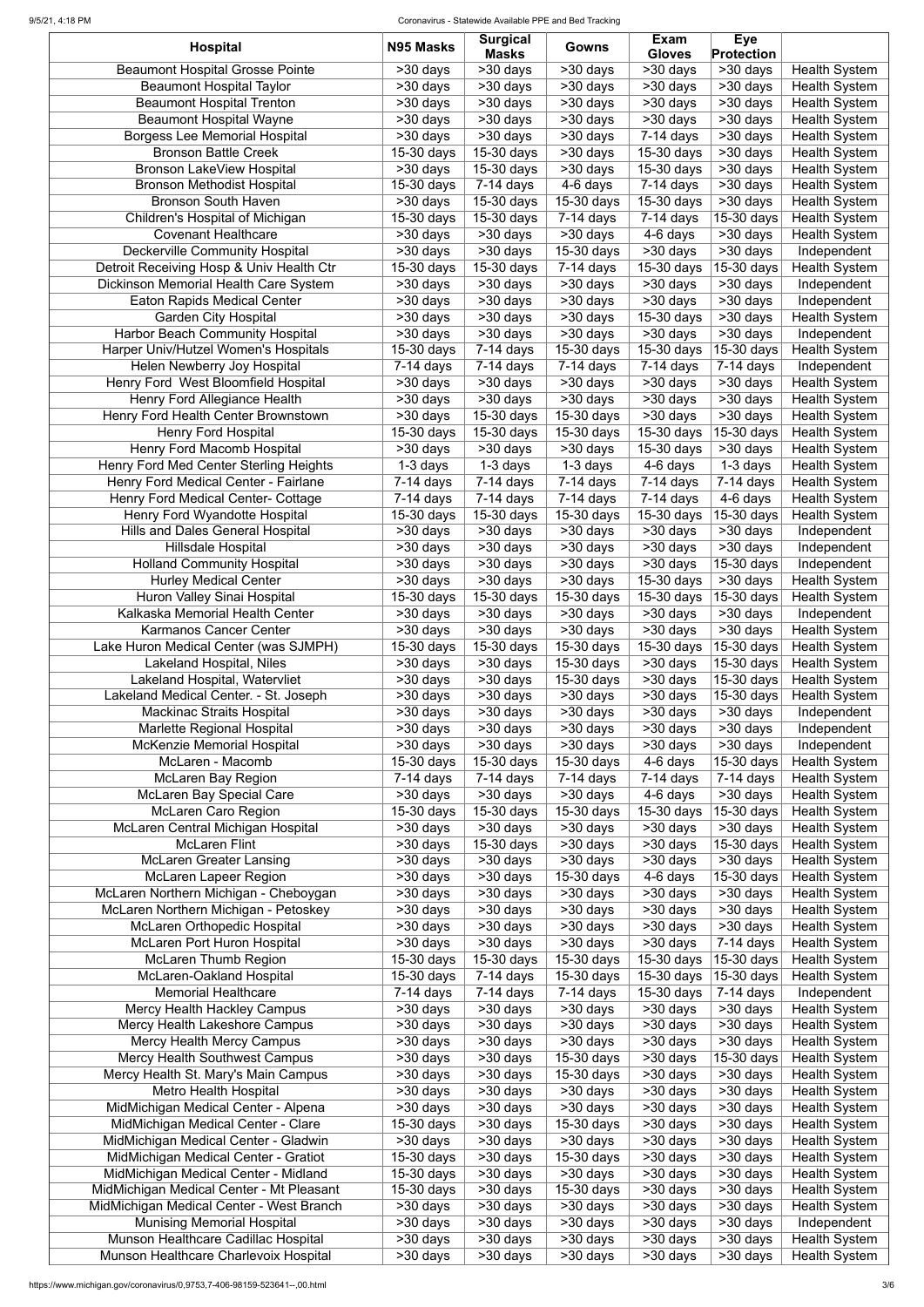## 9/5/21, 4:18 PM Coronavirus - Statewide Available PPE and Bed Tracking

|                                          |                       | <b>Surgical</b>         |                         | <b>Exam</b>           | <b>Eye</b>              |                      |
|------------------------------------------|-----------------------|-------------------------|-------------------------|-----------------------|-------------------------|----------------------|
| <b>Hospital</b>                          | N95 Masks             | <b>Masks</b>            | <b>Gowns</b>            | <b>Gloves</b>         | Protection              |                      |
| Munson Healthcare Grayling Hospital      | >30 days              | $\overline{>30}$ days   | >30 days                | $\overline{>30}$ days | $\overline{>30}$ days   | <b>Health System</b> |
| Munson Healthcare Manistee Hospital      | >30 days              | >30 days                | >30 days                | >30 days              | >30 days                | <b>Health System</b> |
| <b>Munson Medical Center</b>             | >30 days              | >30 days                | >30 days                | >30 days              | >30 days                | <b>Health System</b> |
| North Ottawa Community Hosp              | $>30$ days            | >30 days                | >30 days                | >30 days              | >30 days                | Independent          |
| Oaklawn Hospital                         | 15-30 days            | 15-30 days              | $\overline{7}$ -14 days | 15-30 days            | 15-30 days              | Independent          |
| <b>OSF St. Francis Hospital</b>          | >30 days              | >30 days                | >30 days                | >30 days              | >30 days                | Independent          |
| <b>Otsego Memorial Hospital</b>          | $>30$ days            | >30 days                | >30 days                | $>30$ days            | >30 days                | <b>Health System</b> |
| Paul Oliver Memorial Hospital            | >30 days              | $>30$ days              | $>30$ days              | >30 days              | >30 days                | <b>Health System</b> |
| <b>Pontiac General Hospital</b>          | >30 days              | 15-30 days              | $\overline{>30}$ days   | $15-30$ days          | >30 days                | Independent          |
| ProMedica Coldwater Regional Hospital    | $7-14$ days           | $7-14$ days             | $7-14$ days             | $7-14$ days           | $7-14$ days             | <b>Health System</b> |
| ProMedica CV Hickman Hospital            | $7-14$ days           | $\overline{7}$ -14 days | $7-14$ days             | $7-14$ days           | $\overline{7}$ -14 days | <b>Health System</b> |
| Promedica Monroe Regional Hospital       | $7-14$ days           | $7-14$ days             | $7-14$ days             | $7-14$ days           | $7-14$ days             | <b>Health System</b> |
| <b>Scheurer Hospital</b>                 | >30 days              | >30 days                | >30 days                | >30 days              | >30 days                | Independent          |
| <b>Schoolcraft Memorial Hospital</b>     | >30 days              | >30 days                | >30 days                | >30 days              | >30 days                | Independent          |
| <b>Sheridan Community Hospital</b>       | $\overline{>30}$ days | $\overline{7}$ -14 days | 15-30 days              | $7-14$ days           | $7-14$ days             | Independent          |
| Sinai-Grace Hospital                     | $>30$ days            | 4-6 days                | $15-30$ days            | $>30$ days            | >30 days                | <b>Health System</b> |
| <b>Sparrow Carson City Hospital</b>      | $\overline{>30}$ days | 15-30 days              | $7-14$ days             | 15-30 days            | >30 days                | <b>Health System</b> |
| Sparrow Clinton Hospital                 | 15-30 days            | 15-30 days              | $7-14$ days             | 15-30 days            | >30 days                | <b>Health System</b> |
| <b>Sparrow Eaton</b>                     | >30 days              | 15-30 days              | 4-6 days                | $>30$ days            | >30 days                | <b>Health System</b> |
| <b>Sparrow Hospital</b>                  | >30 days              | $>30$ days              | $\overline{>30}$ days   | >30 days              | >30 days                | <b>Health System</b> |
| Sparrow Ionia Hospital                   | $7-14$ days           | 15-30 days              | $7-14$ days             | 15-30 days            | >30 days                | <b>Health System</b> |
| <b>Sparrow Specialty Hospital</b>        | >30 days              | >30 days                | >30 days                | >30 days              | $\overline{>}30$ days   | <b>Health System</b> |
| Spectrum Health - Big Rapids Hospital    | >30 days              | >30 days                | >30 days                | $\overline{>30}$ days | >30 days                | <b>Health System</b> |
| Spectrum Health - Blodgett Hospital      | >30 days              | $\overline{>30}$ days   | $\overline{>30}$ days   | $\overline{>30}$ days | $\overline{>30}$ days   | <b>Health System</b> |
| Spectrum Health - Butterworth Hospital   | >30 days              | $\overline{>30}$ days   | >30 days                | $\overline{>30}$ days | >30 days                | <b>Health System</b> |
| Spectrum Health - Ludington Hospital     | >30 days              | >30 days                | $>30$ days              | >30 days              | >30 days                | <b>Health System</b> |
| Spectrum Health - Pennock Hospital       | $\overline{>30}$ days | >30 days                | $>30$ days              | $\overline{>30}$ days | >30 days                | <b>Health System</b> |
| Spectrum Health - Reed City Hospital     | $\overline{>}30$ days | $\overline{>30}$ days   | $\overline{>30}$ days   | $\overline{>30}$ days | $\overline{>30}$ days   | <b>Health System</b> |
| Spectrum Health Gerber Memorial          | >30 days              | $>30$ days              | >30 days                | >30 days              | >30 days                | <b>Health System</b> |
| Spectrum Health Kelsey Hospital          | >30 days              | >30 days                | >30 days                | >30 days              | $\overline{>30}$ days   | <b>Health System</b> |
| Spectrum Health United Hospital          | >30 days              | >30 days                | >30 days                | $\overline{>30}$ days | $\overline{>30}$ days   | <b>Health System</b> |
| Spectrum Health Zeeland Hospital         | >30 days              | >30 days                | >30 days                | >30 days              | >30 days                | <b>Health System</b> |
| Spectrum Helen DeVos Children's Hospital | >30 days              | $>30$ days              | >30 days                | >30 days              | >30 days                | <b>Health System</b> |
| St. Joseph Mercy Brighton                | >30 days              | >30 days                | >30 days                | >30 days              | >30 days                | <b>Health System</b> |
| St. Joseph Mercy Chelsea                 | >30 days              | >30 days                | >30 days                | >30 days              | >30 days                | <b>Health System</b> |
| St. Joseph Mercy Hospital                | >30 days              | >30 days                | $1-3$ days              | $7-14$ days           | >30 days                | <b>Health System</b> |
| St. Joseph Mercy Livingston Hospital     | >30 days              | >30 days                | >30 days                | >30 days              | >30 days                | <b>Health System</b> |
| St. Joseph Mercy Oakland                 | >30 days              | >30 days                | >30 days                | >30 days              | >30 days                | <b>Health System</b> |
| St. Mary Mercy Hospital                  | >30 days              | 15-30 days              | 15-30 days              | >30 days              | 15-30 days              | <b>Health System</b> |
| St.John Medical Center - Macomb Township | 4-6 days              | $7-14$ days             | $7-14$ days             | $7-14$ days           | $7-14$ days             | <b>Health System</b> |
| <b>Straith Hospital</b>                  | >30 days              | $>30$ days              | >30 days                | >30 days              | >30 days                | Independent          |
| <b>Sturgis Hospital</b>                  | >30 days              | >30 days                | >30 days                | >30 days              | >30 days                | Independent          |
| <b>Three Rivers Health</b>               | >30 days              | >30 days                | >30 days                | >30 days              | >30 days                | Independent          |
| University of MI Hospitals & Health Ctr  | >30 days              | >30 days                | >30 days                | >30 days              | >30 days                | <b>Health System</b> |
| <b>UP Health System - Marquette</b>      | >30 days              | >30 days                | >30 days                | 15-30 days            | >30 days                | <b>Health System</b> |
| UP Health System - Portage               | >30 days              | >30 days                | >30 days                | >30 days              | >30 days                | <b>Health System</b> |
| <b>UP Health System-Bell</b>             | >30 days              | >30 days                | >30 days                | >30 days              | >30 days                | <b>Health System</b> |
| <b>War Memorial Hospital</b>             | >30 days              | >30 days                | >30 days                | >30 days              | >30 days                | Independent          |

| Patient Census as of 8/30/2021    |                                    |                                    |                                                 |
|-----------------------------------|------------------------------------|------------------------------------|-------------------------------------------------|
| <b>Hospital</b>                   | <b>COVID-19</b><br><b>Patients</b> | COVID-19<br><b>Patients in ICU</b> | <b>Bed</b><br><b>Occupancy</b><br>$\frac{0}{6}$ |
| Allegan General Hospital          |                                    |                                    | 16%                                             |
| <b>Ascension Borgess Hospital</b> | 15                                 |                                    | 69%                                             |

| <b>Ascension Borgess-Pipp Hospital</b>          | $\overline{0}$ | $\overline{0}$ | 53% |
|-------------------------------------------------|----------------|----------------|-----|
| <b>Ascension Genesys Hospital</b>               | 34             | 11             | 92% |
| <b>Ascension Macomb Oakland Madison Heights</b> | 5              | 3              | 37% |
| <b>Ascension Macomb Oakland Warren</b>          | 9              | 3              | 80% |
| Ascension Providence Hospital Novi              | 23             | 12             | 97% |
| <b>Ascension Providence Hospital Southfield</b> | 15             | 10             | 98% |
| <b>Ascension Providence Rochester</b>           | 5              | $\Omega$       | 45% |
| <b>Ascension River District Hospital</b>        | 0              | $\overline{0}$ | 27% |
| Ascension St. John Hospital                     | 16             | 4              | 70% |
| Ascension St. Joseph Hospital                   |                |                | 46% |
| Ascension St. Mary's Hospital                   | 13             | $\overline{0}$ | 93% |
| <b>Ascension Standish Hospital</b>              | 3              | 3              | 56% |
| <b>Aspirus Iron River Hospital</b>              |                | $\overline{0}$ | 26% |
| Aspirus Ironwood Hospital                       | $\Omega$       | $\overline{0}$ | 22% |
| Aspirus Keweenaw Hospital                       | $\overline{2}$ | 2              | 39% |
| <b>Aspirus Ontonagon Hospital</b>               | $\overline{0}$ | $\overline{0}$ | 40% |
| <b>Baraga County Memorial Hospital</b>          |                | 0              | 80% |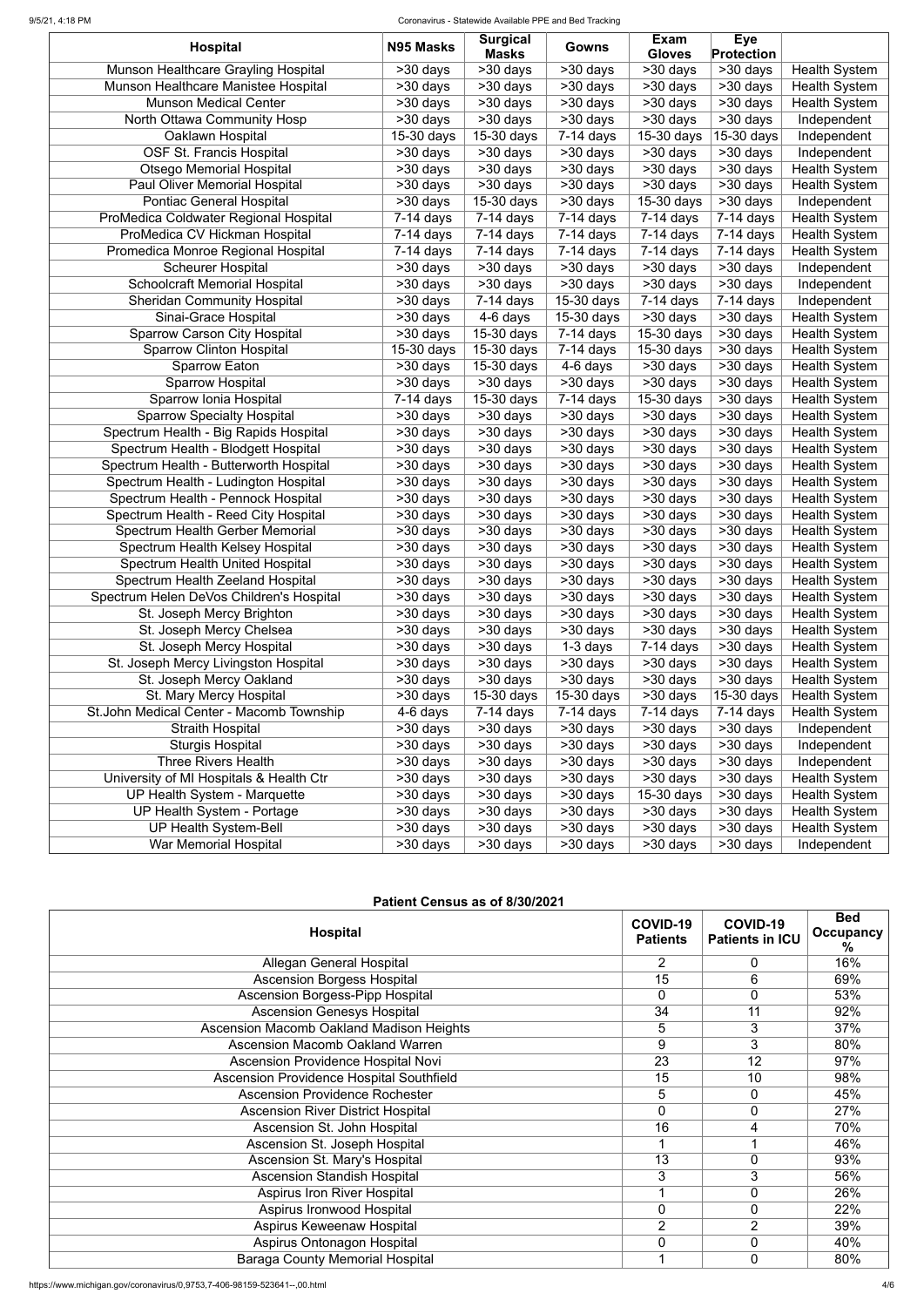| <b>Hospital</b>                                              | COVID-19<br><b>Patients</b> | COVID-19<br><b>Patients in ICU</b> | <b>Bed</b><br><b>Occupancy</b><br>℅ |
|--------------------------------------------------------------|-----------------------------|------------------------------------|-------------------------------------|
| <b>Beaumont Farmington Hills</b>                             | 19                          | $\mathbf 1$                        | 84%                                 |
| <b>Beaumont Hospital - Royal Oak</b>                         | 60                          | 8                                  | 81%                                 |
| <b>Beaumont Hospital - Troy</b>                              | 49                          | 3                                  | 89%                                 |
| <b>Beaumont Hospital Dearborn</b>                            | 32                          | 4                                  | 87%                                 |
| <b>Beaumont Hospital Grosse Pointe</b>                       | 12                          | $\overline{2}$                     | 64%                                 |
| <b>Beaumont Hospital Taylor</b>                              | 9                           | 4                                  | 70%                                 |
| <b>Beaumont Hospital Trenton</b>                             | 14                          | 5                                  | 76%                                 |
| <b>Beaumont Hospital Wayne</b>                               | 14                          | $\overline{2}$                     | 86%                                 |
| <b>Borgess Lee Memorial Hospital</b>                         | $\mathbf 1$                 | 0                                  | 33%                                 |
| <b>Bronson Battle Creek</b>                                  | 12                          | 5                                  | 83%                                 |
| <b>Bronson LakeView Hospital</b>                             | $\overline{1}$              | $\mathbf 0$                        | 31%                                 |
| <b>Bronson Methodist Hospital</b>                            | 40                          | 9                                  | 73%                                 |
| <b>Bronson South Haven</b>                                   | $\mathbf 0$                 | $\mathbf 0$                        | 75%                                 |
| Children's Hospital of Michigan                              | 3                           | $\mathbf 0$                        | 79%                                 |
| <b>Covenant Healthcare</b>                                   | 38                          | 8                                  | 91%                                 |
| <b>Deckerville Community Hospital</b>                        | $\overline{0}$              | 0                                  | $0\%$                               |
| Detroit Receiving Hosp & Univ Health Ctr                     | 13                          | 8                                  | 99%                                 |
| <b>Dickinson Memorial Health Care System</b>                 | $\mathbf 1$                 | $\mathbf 1$                        | 37%                                 |
| <b>Eaton Rapids Medical Center</b>                           | $\boldsymbol{0}$            | $\mathbf 0$                        | 10%                                 |
| <b>Garden City Hospital</b>                                  | 8                           | $\mathbf 0$                        | 67%                                 |
| <b>Harbor Beach Community Hospital</b>                       | $\pmb{0}$                   | $\mathbf 0$                        | 7%                                  |
| Harper Univ/Hutzel Women's Hospitals                         | 8                           | 5                                  | 92%                                 |
| Helen Newberry Joy Hospital                                  | $\mathbf 0$                 | $\mathbf 0$                        | 12%                                 |
| <b>Henry Ford Allegiance Health</b>                          | 26                          | 9                                  | 86%                                 |
| <b>Henry Ford Hospital</b>                                   | 43                          | $\overline{26}$                    | 84%                                 |
| <b>Henry Ford Macomb Hospital</b>                            | 38                          | 10                                 | 86%                                 |
| Henry Ford West Bloomfield Hospital                          | $\overline{21}$             | $\mathbf 0$                        | 88%                                 |
| Henry Ford Wyandotte Hospital                                | 19                          | 2                                  | 76%                                 |
| <b>Hills and Dales General Hospital</b>                      | $\mathbf 0$                 | 0                                  | 36%                                 |
| <b>Hillsdale Hospital</b>                                    | $\overline{2}$              | 0                                  | 45%                                 |
| <b>Holland Community Hospital</b>                            | 10                          | 1                                  | 70%                                 |
| <b>Hurley Medical Center</b>                                 | 16                          | 4                                  | 98%                                 |
| <b>Huron Valley Sinai Hospital</b>                           | 13                          | $\overline{7}$                     | 56%                                 |
| Kalkaska Memorial Health Center                              | $\mathbf 0$                 | 0                                  | 25%                                 |
| <b>Karmanos Cancer Center</b>                                | $\mathbf 0$                 | 0                                  | 80%                                 |
| Lake Huron Medical Center (was SJMPH)                        | $\overline{1}$              | 1                                  | 84%                                 |
| <b>Lakeland Hospital, Niles</b>                              | $\mathbf 0$                 | $\mathbf 0$                        | 76%                                 |
| Lakeland Hospital, Watervliet                                | $\overline{0}$              | 0                                  | 71%                                 |
| Lakeland Medical Center. - St. Joseph                        | 20                          | 5                                  | 80%                                 |
| <b>Mackinac Straits Hospital</b>                             | 3                           | 0                                  | 40%                                 |
| Marlette Regional Hospital                                   | $\overline{1}$              | 0                                  | 40%                                 |
| McKenzie Memorial Hospital<br>McLaren - Macomb               | $\overline{0}$<br>16        | 0<br>$\overline{2}$                | 4%<br>90%                           |
|                                                              | 8                           | 3                                  | 72%                                 |
| <b>McLaren Bay Region</b><br><b>McLaren Bay Special Care</b> | $\mathbf 0$                 | 0                                  | 42%                                 |
| <b>McLaren Caro Region</b>                                   | $\mathbf 0$                 | $\mathbf 0$                        | $0\%$                               |
| McLaren Central Michigan Hospital                            | $\overline{2}$              | $\mathbf 0$                        | 45%                                 |
| <b>McLaren Flint</b>                                         | 19                          | 9                                  | 89%                                 |
| <b>McLaren Greater Lansing</b>                               | 21                          | $\overline{2}$                     | 96%                                 |
| <b>McLaren Lapeer Region</b>                                 | 9                           | 3                                  | 58%                                 |
| McLaren Northern Michigan - Petoskey                         | $9\,$                       | $\overline{2}$                     | 49%                                 |
| <b>McLaren Orthopedic Hospital</b>                           | $\mathbf 0$                 | 0                                  | 63%                                 |
| McLaren Port Huron Hospital                                  | 6                           | 0                                  | 73%                                 |
| <b>McLaren Thumb Region</b>                                  | $\mathbf 0$                 | 0                                  | 16%                                 |
| <b>McLaren-Oakland Hospital</b>                              | $\overline{7}$              | 4                                  | 70%                                 |
| <b>Memorial Healthcare</b>                                   | 9                           | 3                                  | 58%                                 |
| Mercy Health Hackley Campus                                  | $\mathbf 0$                 | 0                                  | $0\%$                               |
| Mercy Health Lakeshore Campus                                | 0                           | 0                                  | 40%                                 |
| <b>Mercy Health Mercy Campus</b>                             | 18                          | 3                                  | 79%                                 |
| Mercy Health St. Mary's Main Campus                          | 13                          | 5                                  | 69%                                 |
| Metro Health Hospital                                        | 16                          | 5                                  | 79%                                 |
| MidMichigan Medical Center - Alpena                          | 2                           | 1                                  | 34%                                 |
| MidMichigan Medical Center - Clare                           | 3                           | $\mathbf 0$                        | 27%                                 |
| MidMichigan Medical Center - Gladwin                         | $\mathbf 0$                 | $\mathbf 0$                        | 32%                                 |
| MidMichigan Medical Center - Gratiot                         | 3                           | 0                                  | 64%                                 |
| MidMichigan Medical Center - Midland                         | 18                          | $\overline{2}$                     | 81%                                 |
| MidMichigan Medical Center - West Branch                     | 3                           | $\mathbf 0$                        | 29%                                 |
| <b>Munising Memorial Hospital</b>                            | $\mathbf 0$                 | 0                                  | 45%                                 |
| Munson Healthcare Cadillac Hospital                          | 5                           | 5                                  | 59%                                 |
| Munson Healthcare Charlevoix Hospital                        | 3                           | $\mathbf 0$                        | 64%                                 |
| Munson Healthcare Grayling Hospital                          | 8                           | 1                                  | 51%                                 |
| Munson Healthcare Manistee Hospital                          | $\overline{2}$              | $\mathbf 0$                        | 31%                                 |